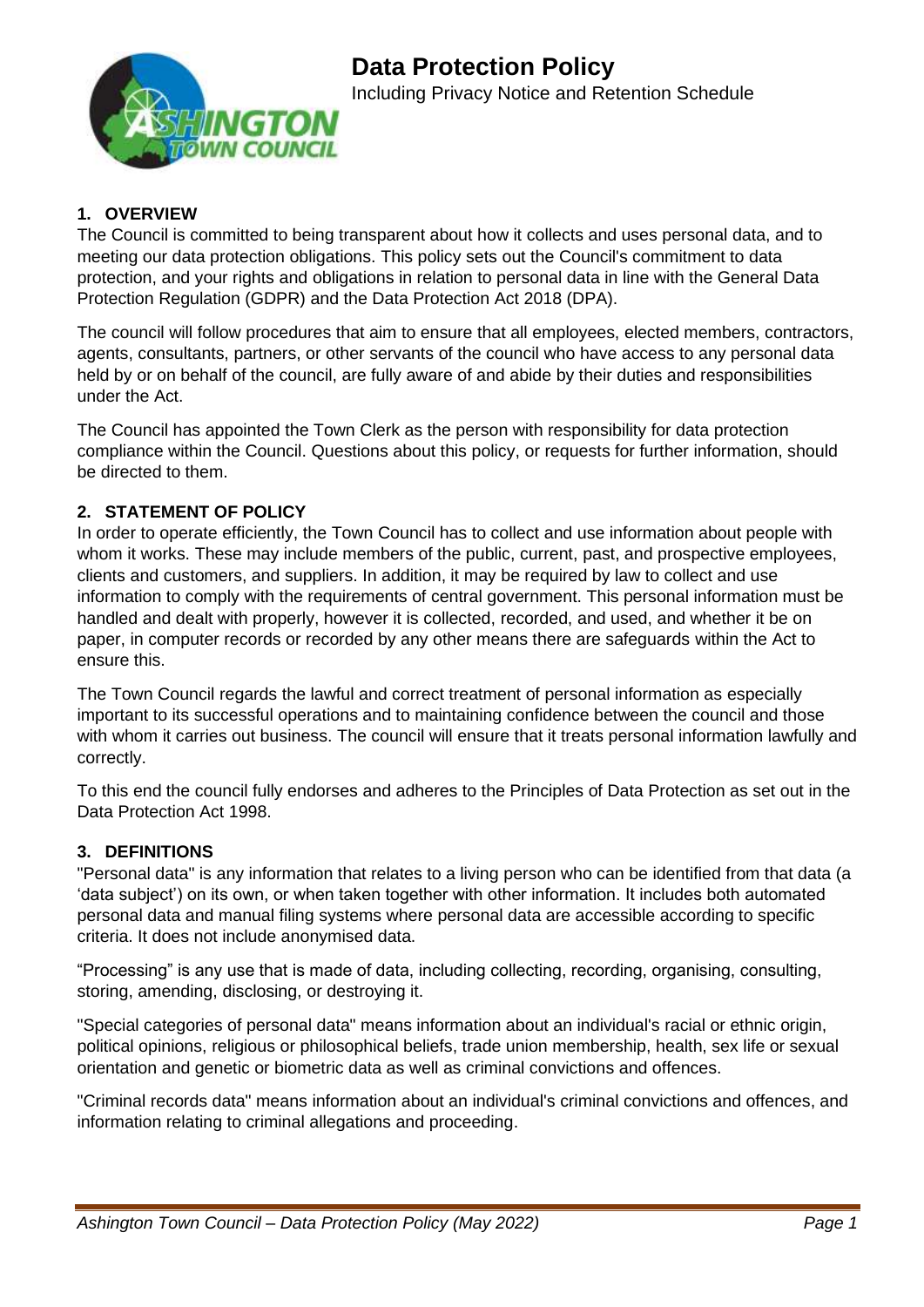

# **4. DATA PROTECTION PRINCIPLES**

The Act stipulates that anyone processing personal data must comply with Eight Principles of good practice. These Principles are legally enforceable.

The Principles require that personal information:

1. Shall be processed fairly, lawfully, and shall not be processed unless specific conditions are met

2. Shall be obtained only for one or more specified and lawful purposes and shall not be further processed in any manner incompatible with that purpose or those purposes

3. Shall be adequate, relevant, and not excessive in relation to the purpose or purposes for which it is processed

- 4. Shall be accurate and where necessary, kept up to date
- 5. Shall not be kept for longer than is necessary for that purpose or those purposes
- 6. Shall be processed in accordance with the rights of data subjects under the Act
- 7. Shall be kept secure i.e. protected by an appropriate degree of security

8. Shall not be transferred to a country or territory outside the European Economic Area unless that country or territory ensures an adequate level of data protection.

The Act provides conditions for the processing of any personal data. It also makes a distinction between personal data and "sensitive" personal data.

**Personal data** is defined as, data relating to a living individual who can be identified from:

- $\triangleright$  That data
- $\triangleright$  That data and other information, which is in the possession of, or is likely to come into the possession of the data controller and includes an expression of opinion about the individual and any indication of the intentions of the data controller, or any other person in respect of the individual

**Special categories of personal data** are defined as personal data consisting of information as to:

- $\triangleright$  Racial or ethnic origin
- ➢ Political opinion
- ➢ Religious or other beliefs
- ➢ Trade union membership
- ➢ Physical or mental health or condition
- $\triangleright$  Sexual life
- ➢ Criminal proceedings or convictions

## **5. PROCESSING PERSONAL DATA**

The Council will process your personal data (that is not classed as special categories of personal data) for one or more of the following reasons:

- $\checkmark$  it is necessary for the performance of a contract, e.g., your contract of employment (or services)
- $\checkmark$  it is necessary to comply with any legal obligation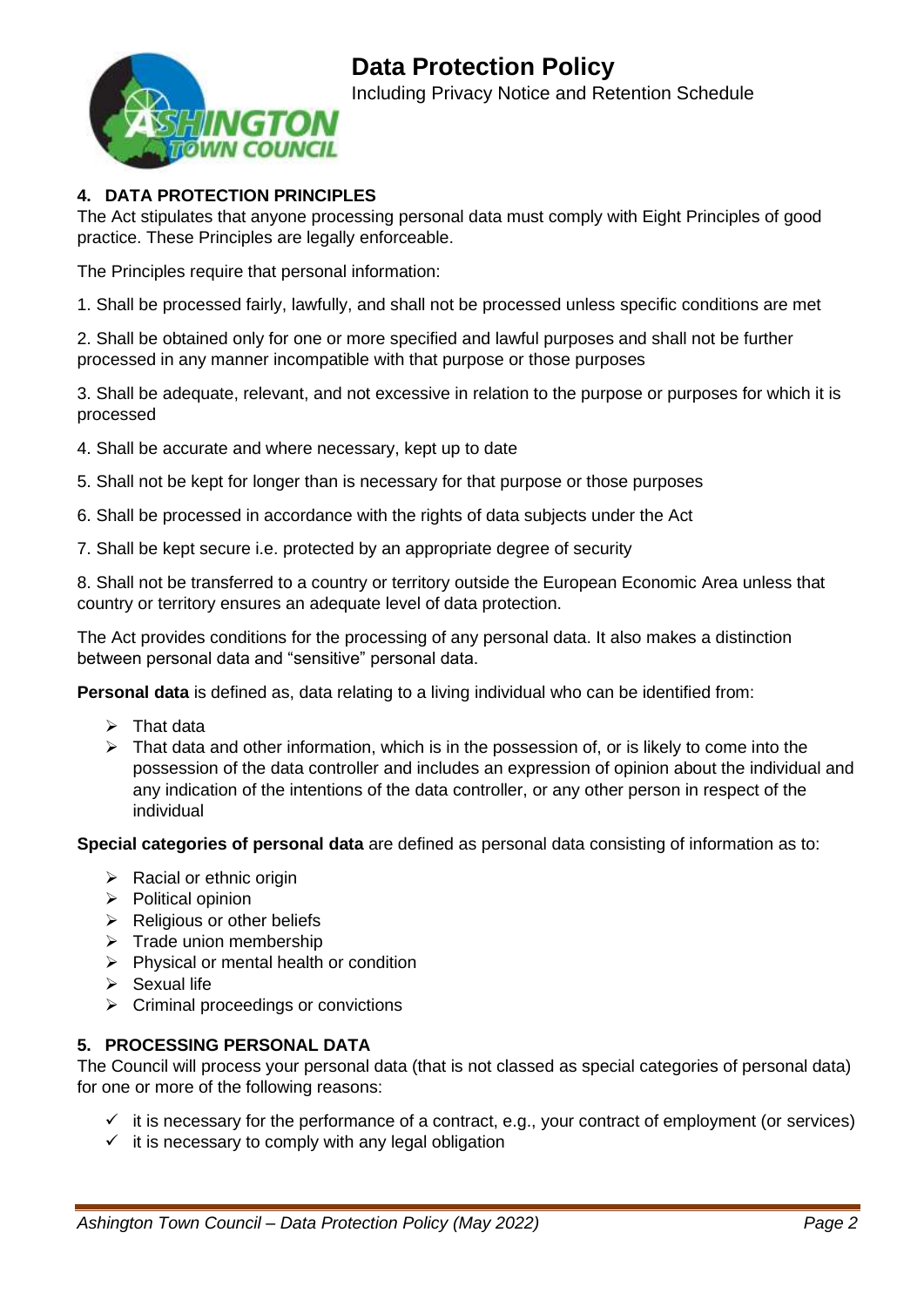

- $\checkmark$  it is necessary the Council's legitimate interests (or for the legitimate interests of a third party), unless there is a good reason to protect your personal data which overrides those legitimate interests
- $\checkmark$  it is necessary to protect the vital interests of a data subject or another person
- $\checkmark$  it is necessary for the performance if a task carried out in the public interest or in the exercise of official authority vested in the controller.

If the Council processes your personal data (excluding special categories of personal data) in line with one of the above bases, it does not require your consent. Otherwise, the Council is required to gain your consent to process your personal data.

If the Council asks for your consent to process personal data, then we will explain the reason for the request. You do not need to consent or can withdraw consent later.

The Council will not use your personal data for an unrelated purpose without telling you about it and the legal basis that we intend to rely on for processing it.

# **6. SPECIAL CATEGORIES OF DATA**

The Council will only process special categories of your personal data (see above) on the following basis in accordance with legislation:

- ✓ where it is necessary for carrying out rights and obligations under employment law or a collective agreement
- ✓ where it is necessary to protect your vital interests or those of another person where you are physically or legally incapable of giving consent
- $\checkmark$  where you have made the data public
- $\checkmark$  where it is necessary for the establishment, exercise, or defence of legal claims
- $\checkmark$  where it is necessary for the purposes of occupational medicine or for the assessment of your working capacity
- $\checkmark$  where it is carried out by a not-for-profit body with a political, philosophical, religious or trade union aim provided the processing relates to only members or former members provided there is no disclosure to a third party without consent
- $\checkmark$  where it is necessary for reasons for substantial public interest based on law which is proportionate to the aim pursued and which contains appropriate safeguards
- $\checkmark$  where is it necessary for reasons of public interest in public health
- $\checkmark$  where is it necessary for archiving purposes in the public interest or scientific and historical research purposes.

If the Council processes special categories of your personal data in line with one of the above bases, it does not require your consent. In other cases, the Council is required to gain your consent to process your special categories of personal data.

If the Council asks for your consent to process a special category of personal data, then we will explain the reason for the request. You do not have to consent or can withdraw consent later.

## **7. INDIVIDUAL RIGHTS**

As a data subject, you have several rights in relation to your personal data.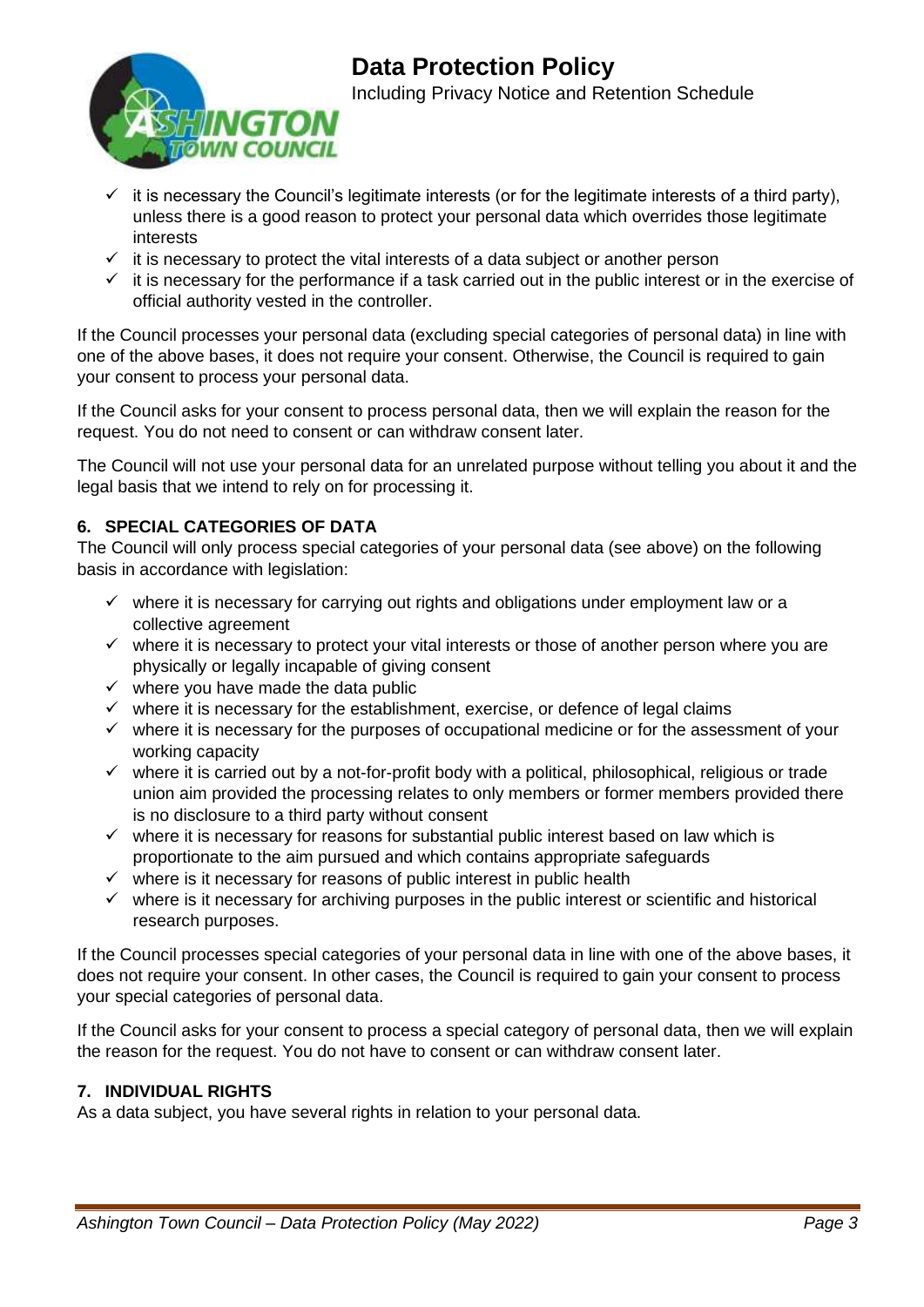

# *SUBJECT ACCESS REQUESTS*

You have the right to make a subject access request. If you make a subject access request, the Council will tell you:

- ➢ whether or not your data is processed and if so why, the categories of personal data concerned and the source of the data if it is not collected from yourself;
- $\triangleright$  to whom your data is or may be disclosed, including to recipients located outside the European Economic Area (EEA) and the safeguards that apply to such transfers;
- $\triangleright$  for how long your personal data is stored (or how that period is decided)
- ➢ your rights to rectification or erasure of data, or to restrict or object to processing
- ➢ your right to complain to the Information Commissioner if you think the Council has failed to comply with your data protection rights
- ➢ whether or not the Council carries out automated decision-making and the logic involved in any such decision-making.

The Council will also provide you with a copy of your personal data undergoing processing. This will normally be in electronic form if you have made a request electronically unless you agree otherwise. If you want additional copies, the Council may charge a fee, which will be based on the administrative cost to the Council of providing the additional copies.

To make a subject access request, you should send the request to the Clerk or Chairman of the Council. In some cases, the Council may need to ask for proof of identification before the request can be processed. The Council will inform you if we need to verify your identity and the documents we require.

The Council will normally respond to a request within a period of one month from the date it is received. Where the Council processes large amounts of your data, this may not be possible within one month.

The Council will write to you within one month of receiving the original request to tell you if this is the case.

If a subject access request is manifestly unfounded or excessive, the Council is not obliged to comply with it. Alternatively, the Council can agree to respond but will charge a fee, which will be based on the administrative cost of responding to the request. A subject access request is likely to be manifestly unfounded or excessive where it repeats a request to which the Council has already responded. If you submit a request that is unfounded or excessive, the Council will notify you that this is the case and whether we will respond to it.

## *OTHER RIGHTS*

You have several other rights in relation to your personal data. You can require the Council to:

- $\triangleright$  rectify inaccurate data
- ➢ stop processing or erase data that is no longer necessary for the purposes of processing
- ➢ stop processing or erase data if your interests override the Council's legitimate grounds for processing data (where the Council relies on our legitimate interests as a reason for processing data)
- $\triangleright$  stop processing or erase data if processing is unlawful
- $\triangleright$  stop processing data for a period if data is inaccurate or if there is a dispute about whether your interests override the Council's legitimate grounds for processing data.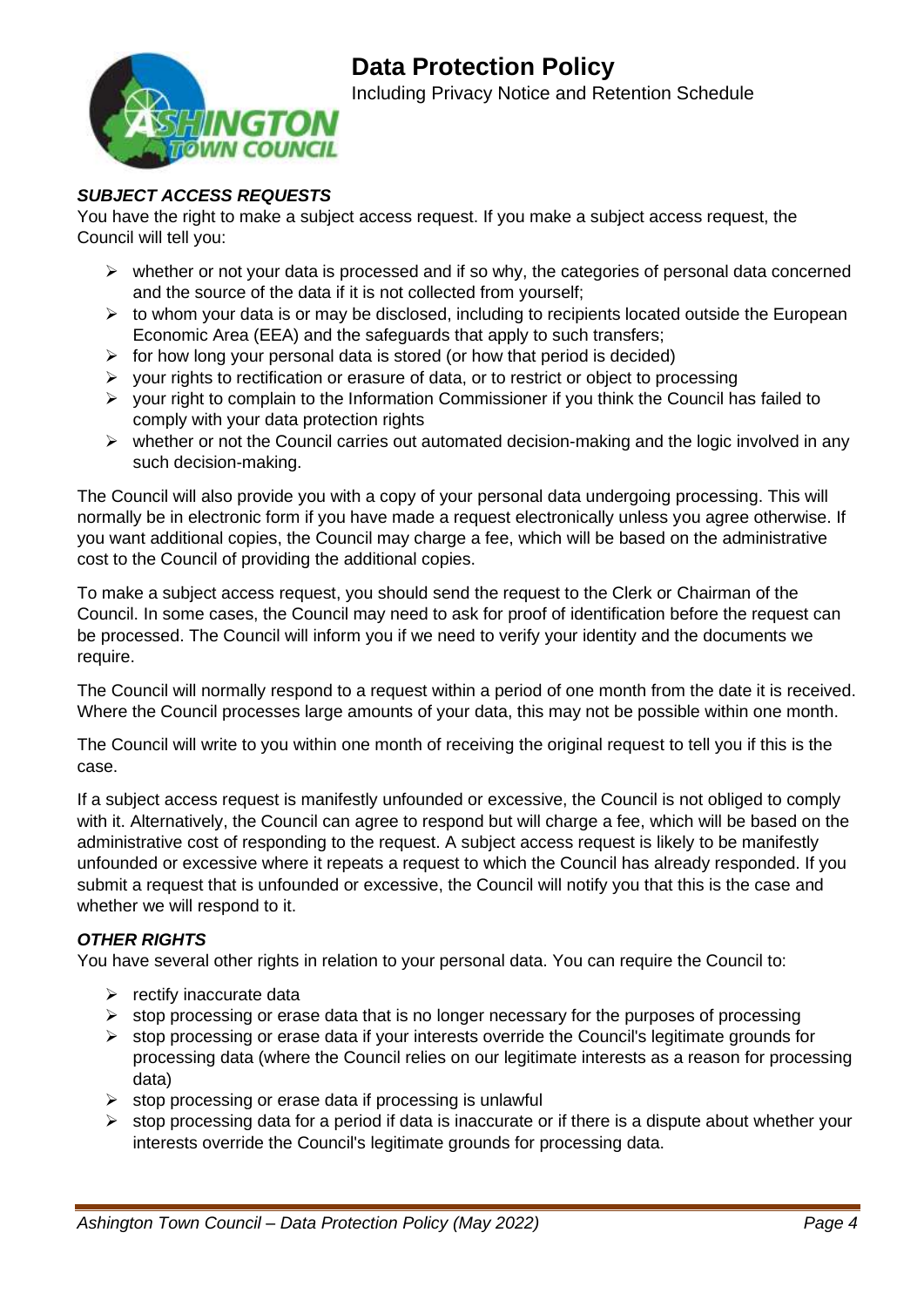

➢ complain to the Information Commissioner. You can do this by contacting the Information Commissioner's Office directly. Full contact details including a helpline number can be found on the Information Commissioner's Office website (www.ico.org.uk).

To ask the Council to take any of these steps, you should send the request to the Clerk or Chairman of the Council.

# **8. DATA STORAGE AND SECURITY**

The Council takes the security of personal data seriously. The Council has controls in place to protect personal data against loss, accidental destruction, misuse, or disclosure, and to ensure that data is not accessed, except by employees in the proper performance of their duties.

Where the Council engages third parties to process personal data on our behalf, such parties do so based on written instructions, are under a duty of confidentiality and are obliged to implement appropriate technical and organisational measures to ensure the security of data.

- $\triangleright$  When data is stored on paper, it should be kept in a secure place where unauthorised people cannot see it.
- $\triangleright$  Data printouts should be shredded and disposed of securely when no longer required.
- $\triangleright$  When data is stored electronically, it must be protected from unauthorised access, accidental deletion, and malicious hacking attempts:
- ➢ Data should be protected by strong passwords that are changed regularly and never shared between employees.
- ➢ If data is stored on removable media (like a CD or DVD), these should be kept locked away securely when not being used.
- ➢ Data should only be stored on designated drives and servers and should only be uploaded to an approved cloud computing service.
- ➢ Servers containing personal data should be sited in a secure location, away from general office space.
- $\triangleright$  Data should be backed up frequently. Those backups should be tested regularly, in line with the Council's standard backup procedures.
- $\triangleright$  All servers and computers containing data should be protected by approved security software and a firewall.

# *DATA BREACHES*

The Council have robust measures in place to minimise and prevent data breaches from taking place. Should a breach of personal data occur the Council must take notes and keep evidence of that breach.

If you are aware of a data breach you must contact the Clerk or Chairman of the Council immediately and keep any evidence, you have in relation to the breach. If the Council discovers that there has been a breach of HR-related personal data that poses a risk to the rights and freedoms of yourself, we will report it to the Information Commissioner within 72 hours of discovery.

The Council will record all data breaches regardless of their effect. If the breach is likely to result in a considerable risk to the rights and freedoms of individuals, we will tell you that there has been a breach and provide you with information about its likely consequences and the mitigation measures we have taken.

# *INTERNATIONAL DATA TRANSFERS*

The Council will not transfer personal data to countries outside the EEA.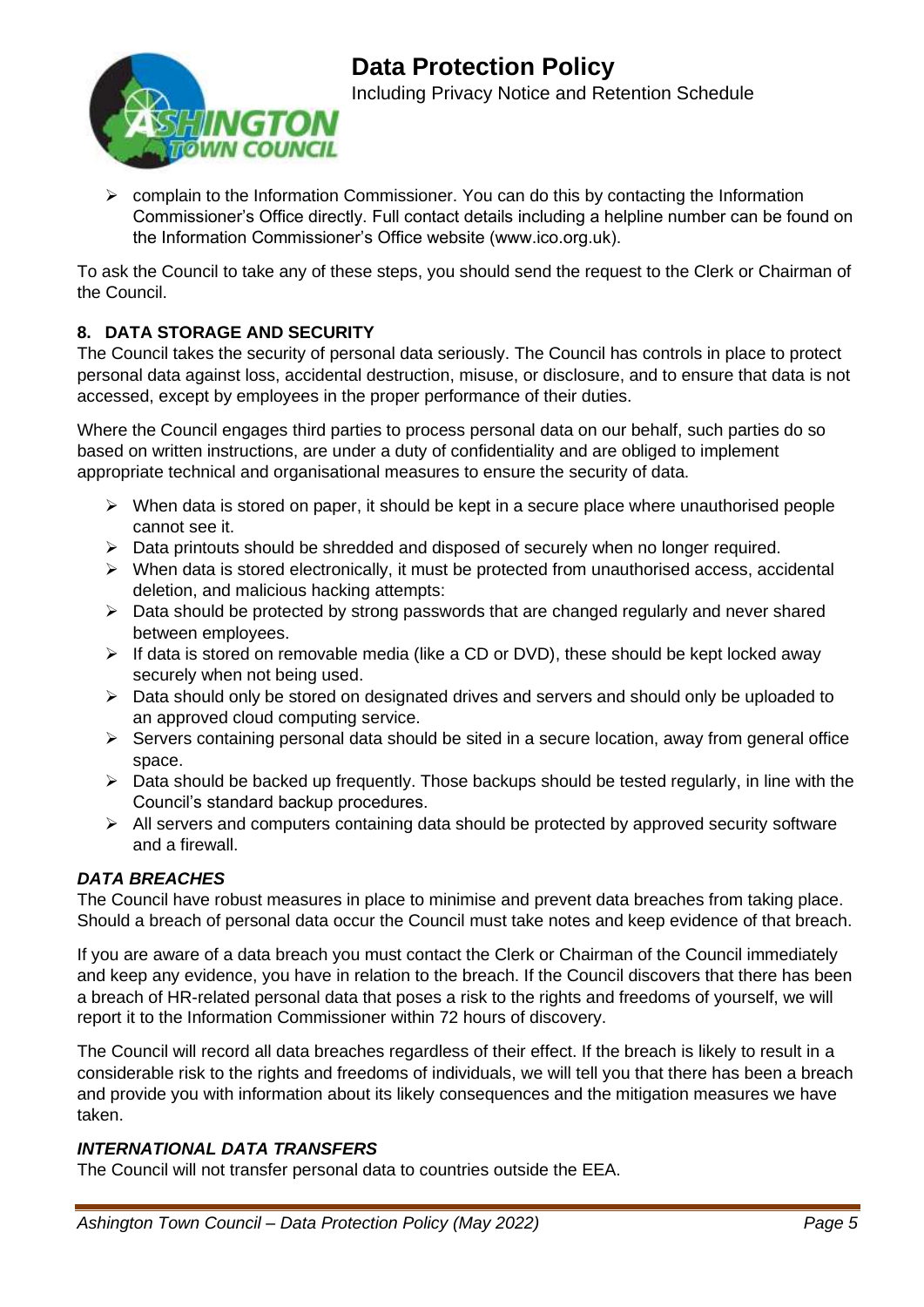

# **9. INDIVIDUAL RESPONSIBILITIES**

Those covered by this policy are responsible for helping the Council keep their personal data up to date. They should let the Council know if data provided to the Council changes, for example if they move to a new house or change bank details.

Everyone who works for, or on behalf of, the Council has responsibility for ensuring data is collected, stored, and handled appropriately, in line with the Council's policies.

Officers and Members may have access to the personal data of other individuals and of members of the public in the course of their work with the Council. Where this is the case, the Council relies on them to help meet data protection obligations to staff and members of the public.

Individuals who have access to personal data are required:

- ➢ to access only data that you have authority to access and only for authorised purposes
- ➢ not to disclose data except to individuals (whether inside or outside the Council) who have appropriate authorisation
- $\triangleright$  to keep data secure (for example by complying with rules on access to premises, computer access, including password protection, locking computer screens when away from desk, and secure file storage and destruction including locking drawers and cabinets, not leaving documents on desk whilst unattended)
- $\triangleright$  not to remove personal data, or devices containing or that can be used to access personal data, from the Council's premises without prior authorisation and without adopting appropriate security measures (such as encryption or password protection) to secure the data and the device
- ➢ not to store personal data on local drives or on personal devices that are used for work purposes
- $\triangleright$  to never transfer personal data outside the European Economic Area except in compliance with the law and with express authorisation from the Clerk or Chair of the Council
- $\triangleright$  to ask for help from the Council's data protection lead if unsure about data protection or if you notice a potential breach or any areas of data protection or security that can be improved upon.

Failing to observe these requirements may amount to a disciplinary offence or a Code of Conduct Complaint, which will be dealt with under the Council's disciplinary procedure of appropriate Member Services.

Significant or deliberate breaches of this policy, such as accessing personal data without authorisation or a legitimate reason to do so or concealing or destroying personal data as part of a subject access request, may constitute gross misconduct and could lead to dismissal without notice.

## **10. NOTIFICATION TO THE INFORMATION COMMISSIONER**

The Information Commissioner maintains a public register of data controllers.

The Town Council is registered as such.

The Data Protection Act 1998 requires every data controller who is processing personal data, to notify and renew their notification, on an annual basis. Failure to do so is a criminal offence.

The Data Protection Officer will review the Data Protection Register annually, prior to notification to the Information Commissioner.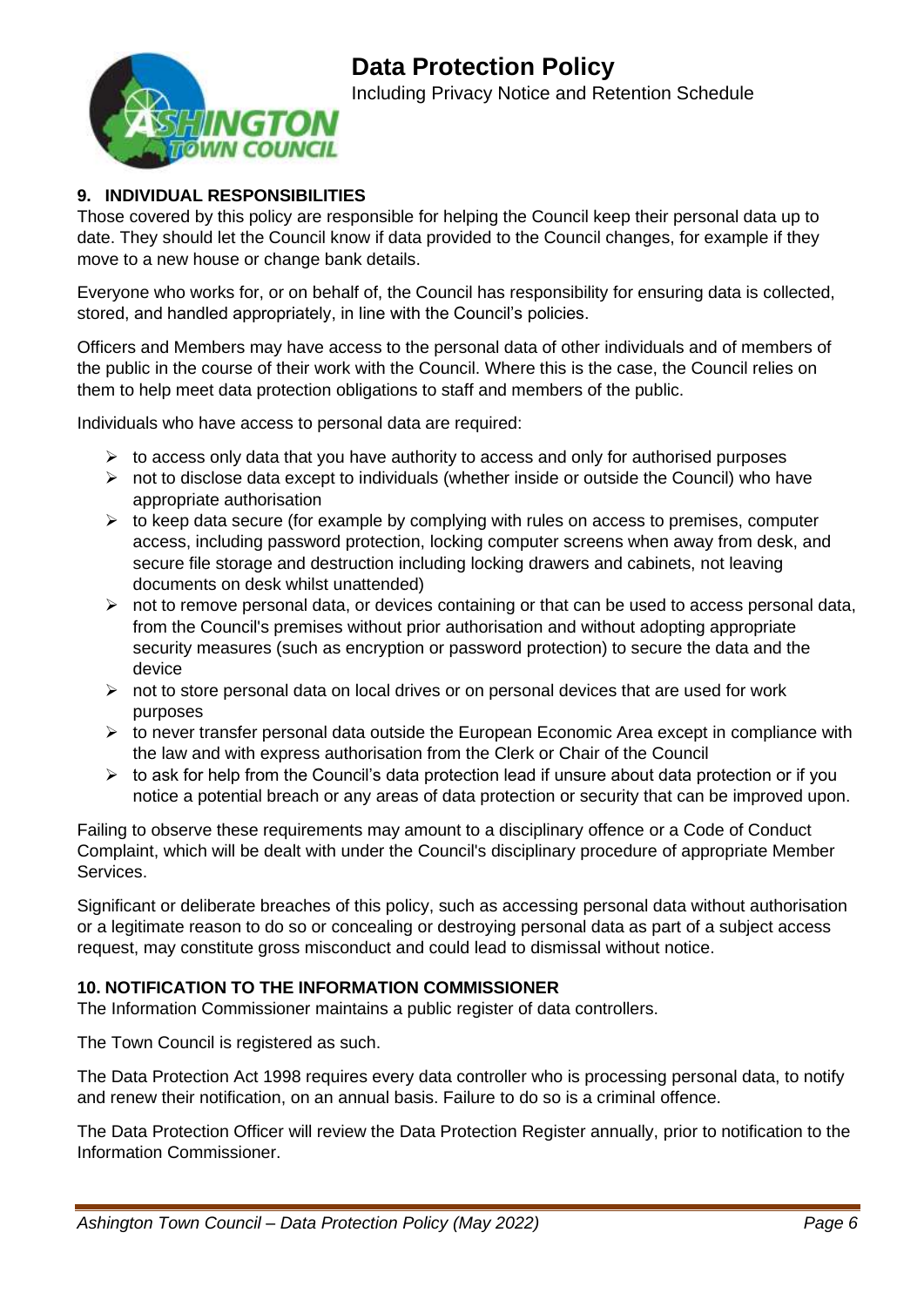

Any changes to the register must be notified to the Information Commissioner, within 28 days.

To this end, any changes made between reviews will be brought to the attention of the Information Officer immediately.

# **11. PRIVACY NOTICE – TRANSPARENCY OF DATA PROTECTION**

Being transparent and providing accessible information to individuals about how we will use their personal data is important for our organisation. The following are details on how we collect data and what we will do with it:

#### **What information is being collected?**

| Who is collecting it?              | <b>The Council</b>                                                                                                                                                                                                                                                                                                                                                                                                                                                                                                                                                                                                                                                                                                                                                                    |  |
|------------------------------------|---------------------------------------------------------------------------------------------------------------------------------------------------------------------------------------------------------------------------------------------------------------------------------------------------------------------------------------------------------------------------------------------------------------------------------------------------------------------------------------------------------------------------------------------------------------------------------------------------------------------------------------------------------------------------------------------------------------------------------------------------------------------------------------|--|
| How is it collected?               | Electronically, hard copies, orally                                                                                                                                                                                                                                                                                                                                                                                                                                                                                                                                                                                                                                                                                                                                                   |  |
| Why is it being collected?         | To carry out the legitimate functions and powers of the Council:<br>The Council is a public authority and has certain powers and duties. Most of your<br>personal data is processed for compliance with a legal obligation which includes the<br>discharge of the Council's statutory functions and powers. Sometime when exercising<br>these powers or duties it is necessary to process personal data of residents or people<br>using the Council's services. We will always consider your interests and rights. We<br>may also process personal data if it is necessary for the performance of a contract with<br>you, or to take steps to enter into a contract. Sometimes the use of your personal data<br>requires your consent. We will first obtain your consent to that use. |  |
| How will it be used?               | For Council purposes, in the exercise of official authority, to perform a task that is in<br>the public interest and that is set out in law.                                                                                                                                                                                                                                                                                                                                                                                                                                                                                                                                                                                                                                          |  |
| Who will it be shared with?        | Authorised third parties.                                                                                                                                                                                                                                                                                                                                                                                                                                                                                                                                                                                                                                                                                                                                                             |  |
| <b>The Data Controller</b>         | Ashington Town Council                                                                                                                                                                                                                                                                                                                                                                                                                                                                                                                                                                                                                                                                                                                                                                |  |
| The Data Information Officers      | <b>Town Clerk</b>                                                                                                                                                                                                                                                                                                                                                                                                                                                                                                                                                                                                                                                                                                                                                                     |  |
| <b>The Data Processors</b>         | <b>Council Officers</b>                                                                                                                                                                                                                                                                                                                                                                                                                                                                                                                                                                                                                                                                                                                                                               |  |
| <b>The Data Protection Officer</b> | <b>The Clerk</b>                                                                                                                                                                                                                                                                                                                                                                                                                                                                                                                                                                                                                                                                                                                                                                      |  |
| <b>Retention period</b>            | Refer to the Councils Retention Schedule below                                                                                                                                                                                                                                                                                                                                                                                                                                                                                                                                                                                                                                                                                                                                        |  |